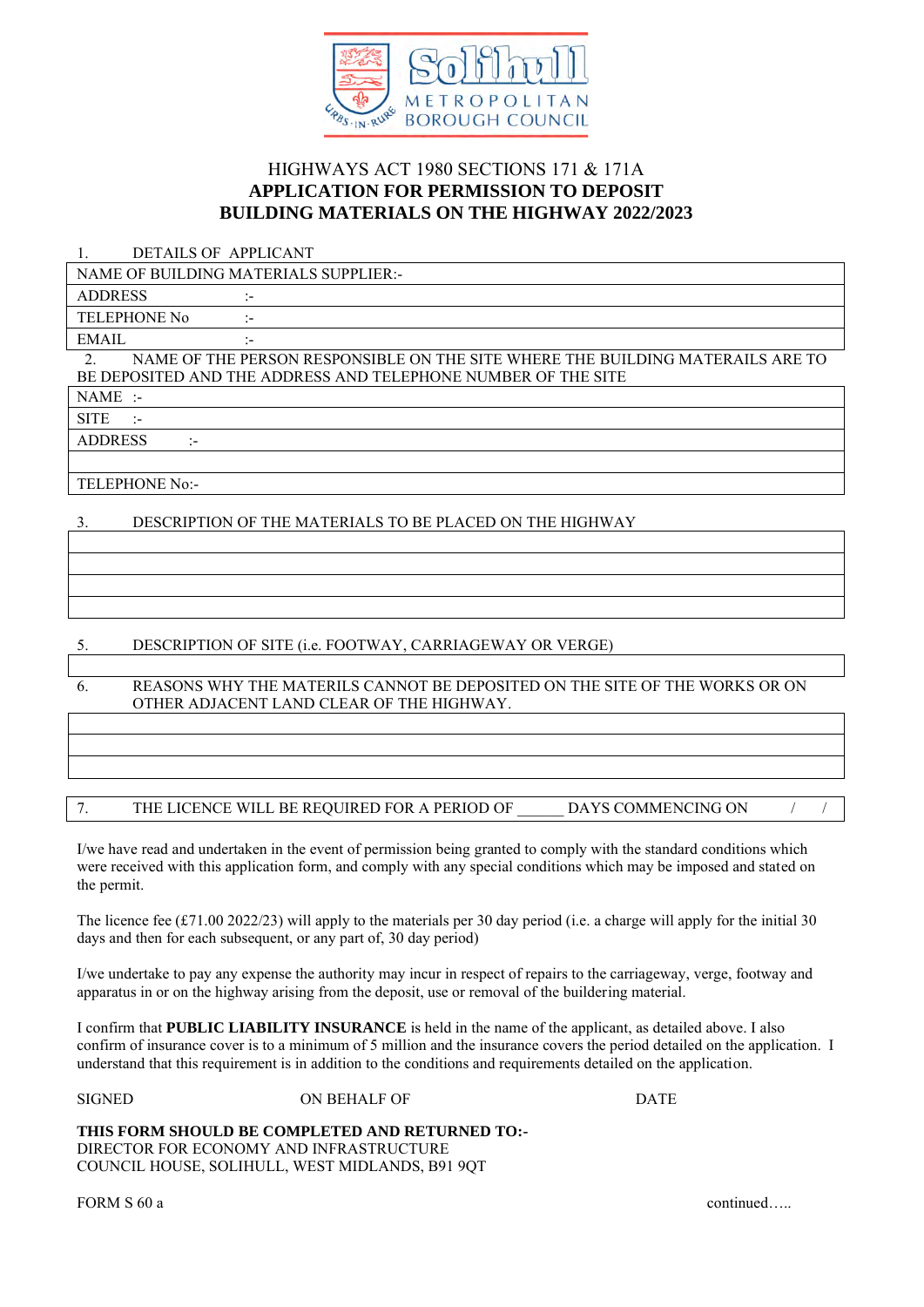#### STANDARD CONDITIONS RELATING TO THE DEPOSIT AND USE OF BUILDER'S MATERIALS ON THE HIGHWAY

#### (HIGHWAYS ACT 1980 SECTIONS 171 AND 171A)

- 1. Section 171 and 171A of the Highways Act 1980, Prohibits the deposit of builders materials on the highway without the permission of the highway authority. Application for permission must be made on the above form to the Director of Managed Growth at the address shown so as to arrive not less than two working days before the materials are to be deposited. If granted, the permission will be issued in the form of a numbered permit. The original or a photocopy shall be available for inspection by an officer of the highway or a police constable in uniform.
- 2. Permission will not be granted if the highway authority considers that a practicable alternative site can be found clear of the highway. The applicant will be liable for the cost of providing a suitable vehicular access to such a site and it should be noted that a separate permission may be required for the crossing.
- 3. Permission will not be granted initially for a period exceeding one week. In exceptional circumstances extensions may be granted for a further period, if, not less than two working days before its' expiry the permit is returned to the Director of Managed Growth for endorsement together with the reasons justifying the extension.
- 4. If granted, the permission will apply to the amount of materials specified on the permit at the specified location and will be subject to these conditions and to any other special conditions stated on the permit which may be added before or during the period of permission by an officer of the highway authority.
- 5. Unless the highway authority deems it unnecessary, the applicant or his representative will be required to attend a site meeting with the highway authority and the police.
- 6. When building materials are deposited on the highway it shall be:
	- a) Not more than 2m (6'7'') wide overall or more than 5m (16'5'') long and
	- b) Protected by adequate barriers and also during the official hours of darkness by continuously lit lamps showing a red or yellow light unless it is on the carriageway when clauses 8c and d below will apply.
	- c) Sited so as not to obstruct or restrict any access
	- d) Sited so as not to obstruct the free passage of pedestrians.
	- e) Not block the channel, gully/drain or sewer chamber
	- f) Not deposit any inflammable, explosive or noxious material
	- g) Not mix materials on the highway surface or allow material to enter any gully/drain or sewer chamber (penalty £2,500 – see section 170 Highways Act) a mixing board may be used.
	- h) Clear the deposit by the time stated
	- i) Sweep and remove all spillage and debris from the highway.
	- j) Immediately remove the deposit at the request of any statutory undertaker who requires access to underground their apparatus.
- 7. Where building materials are deposited on the carriageway they shall be:
	- a) Protected from half an hour after sunset to half an hour before sunrise and at any other time when visibility is seriously reduced by poor light by continuously lit lamps showing a red or yellow light suspended on each corner of the materials and between adjacent cones (minimum 10 lamps). When visibility is seriously reduced by fog or mist the red or yellow lamps shall be replaced with flare lamps.

#### **NOTE**

- 1. The corners are regarded as being the extremities of the materials whether at ground or other level
- 2. Conditions 8c and d are illustrated below.<br>3 The colour of the lamps is being changed
- The colour of the lamps is being changed from red to yellow and yellow lamps will be required after the appropriate legislation has been passed.